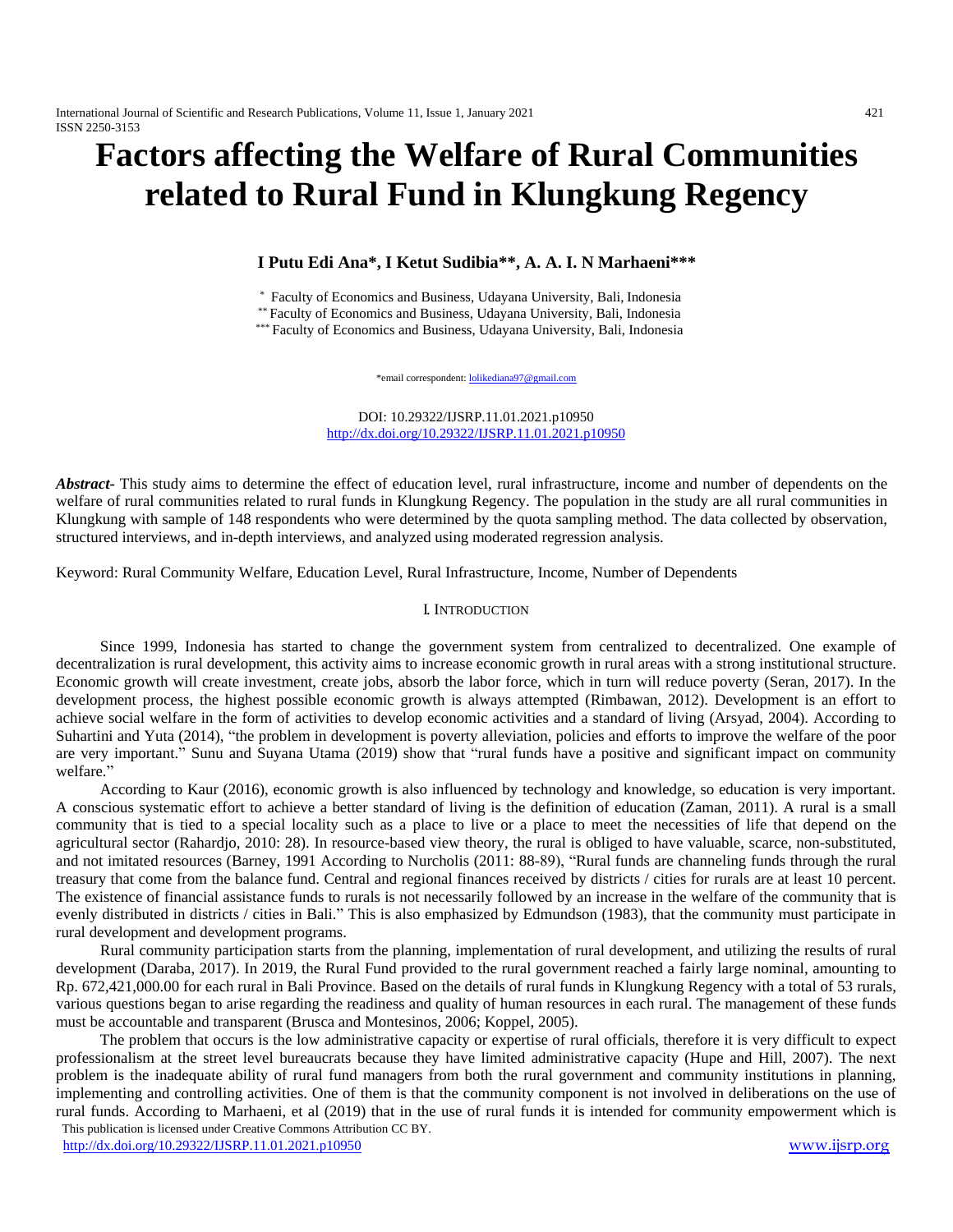International Journal of Scientific and Research Publications, Volume 11, Issue 1, January 2021 422 ISSN 2250-3153

directed at increasing capacity in the process of planning, monitoring, implementing and managing basic social service activities (health, education, empowering women and children, developing rural information systems and empowering people with disabilities and marginalized communities)

In overcoming gaps, the government seeks to apply the paradigm of "Building from the periphery" which means developing underdeveloped areas and rural areas. Rurals have a strategic role in helping local and central governments in the process of implementing development (Gayatri, 2017). In the midst of conducting this research, an unexpected incident occurred, the Covid-19 pandemic. The Covid-19 pandemic is pressing the economy. In general, the poverty rate in Indonesia is currently dominated by people who live in rurals. 85.40 percent of the 25.1 million poor people in 2019 live in rural administrative areas. In 2019, the poverty rate in the rural reached 11.70 percent. This figure is greater than the national figure at 9.41 percent (Asmanto, 2020). The efforts made by the government to overcome problems from an economic point of view during the Covid-19 pandemic by utilizing rural funds.

- H1: "The level of education, rural infrastructure, income, and number of dependents simultaneously affect the level of welfare of the rural community regarding the existence of Rural Funds in Klungkung Regency."
- H2: "The level of education, rural infrastructure, income and number of dependents have a positive effect on the level of welfare of rural communities related to the existence of Rural Funds in Klungkung Regency."
- H3: "The number of dependents moderates the effect of income on the level of welfare of the rural community related to the existence of Rural Funds in Klungkung Regency"

## II. METHODS

This research is a quantitative study, the reason for choosing Klungkung Regency is because this area has the highest inequality in Bali Province. The number of samples used was 148 people with a quota sampling method. data were collected using a questionnaire. This study uses qualitative data which is analyzed using moderated regression.

$$
Y = \alpha + \beta_1 X_1 + \beta_2 X_2 + \beta_3 X_3 + \beta_4 M + \beta_5 X_3 M + e_i
$$

Description:

| Y                                                     | $=$ Rural Community Welfare                                     |
|-------------------------------------------------------|-----------------------------------------------------------------|
| $X_1$                                                 | $=$ Education level                                             |
| $X_2$                                                 | $=$ Rural Infrastructure                                        |
| $X_3$                                                 | $=$ Income                                                      |
| M                                                     | $=$ number of dependents                                        |
| $X_3M$                                                | $=$ Interaction between income and number of dependents         |
| $\beta$ 1, $\beta$ 2, $\beta$ 3, $\beta$ 4, $\beta$ 5 | $=$ Regression coefficient of each of the Independent Variables |
| $\alpha$                                              | $=$ Intercept / Constant                                        |
| ei                                                    | $=$ Standard error or prediction error                          |
|                                                       |                                                                 |

#### III. RESEARCH AND DISCUSSION

#### *A. Results of Moderation Regression Analysis*

Hypothesis testing in this study uses Moderated Regression Analysis (MRA). The choice of this model is carried out with the consideration that there are variables that play a role in strengthening or weakening the relationship between the independent variable and the dependent variable (Liana, 2009). This research equation system is as follows:

| <b>Table 1. Results of Moderation Regression Analysis</b> |                             |       |                |              |          |      |
|-----------------------------------------------------------|-----------------------------|-------|----------------|--------------|----------|------|
| Model                                                     |                             |       | Unstandardized | Standardized |          | Sig. |
|                                                           |                             |       | Coefficients   | Coefficients |          |      |
|                                                           |                             | B     | Std. Error     | Beta         |          |      |
|                                                           | (Constant)                  |       | .195           |              | $-9,603$ | .000 |
|                                                           |                             | 1,870 |                |              |          |      |
|                                                           | X1                          | ,352  | .039           | .439         | 8.965    | ,000 |
|                                                           | <b>REGR</b> factor score X2 | .405  | .054           | ,405         | 7,527    | ,000 |
|                                                           | X3                          | .155  | .071           | .243         | 2,186    | ,030 |

 This publication is licensed under Creative Commons Attribution CC BY. <http://dx.doi.org/10.29322/IJSRP.11.01.2021.p10950> [www.ijsrp.org](http://ijsrp.org/)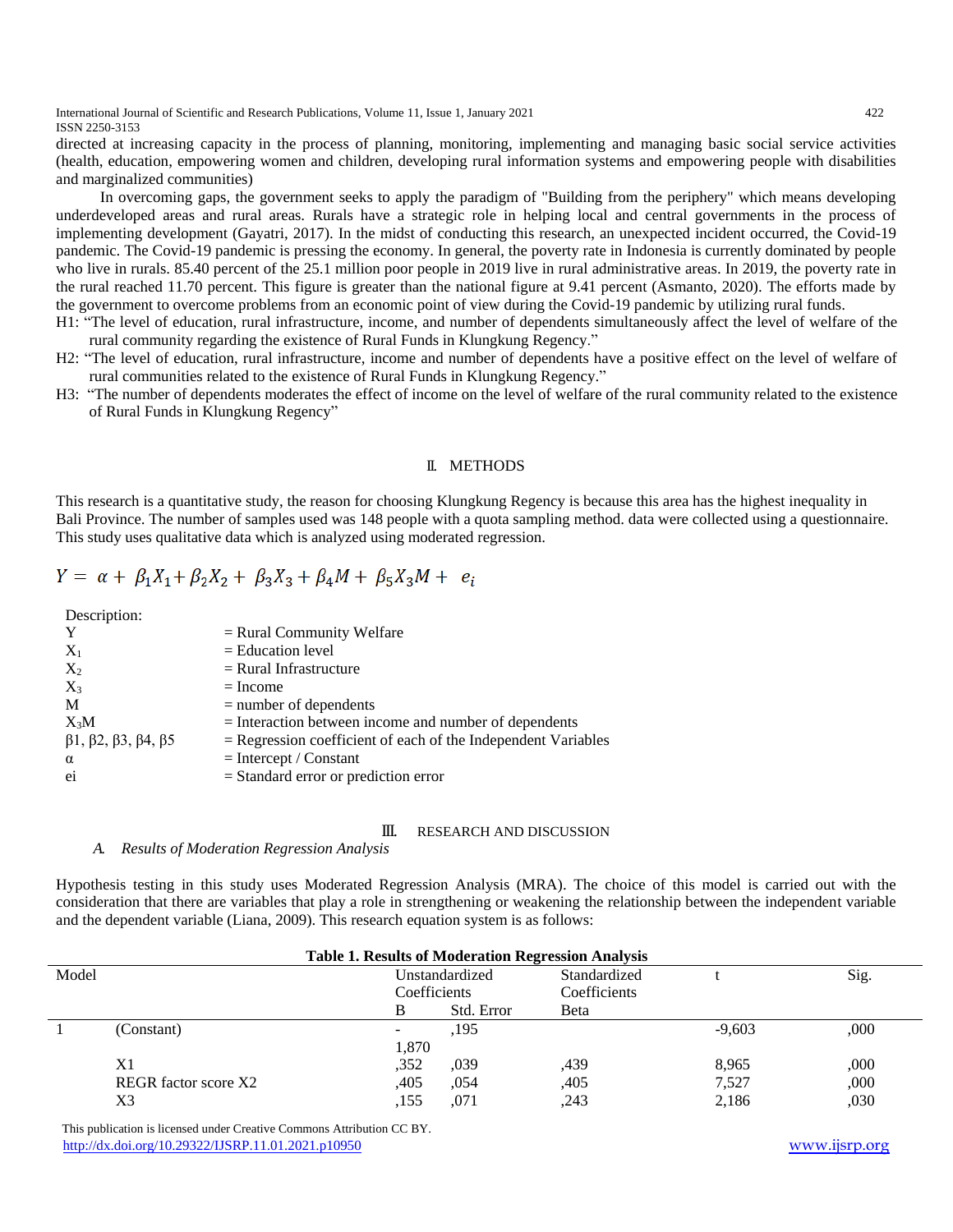| International Journal of Scientific and Research Publications, Volume 11, Issue 1, January 2021<br>ISSN 2250-3153 |         |      |          |          | 423  |
|-------------------------------------------------------------------------------------------------------------------|---------|------|----------|----------|------|
| М                                                                                                                 | 187     | .053 | .276     | 3.488    | .001 |
| X3 M                                                                                                              | $-.038$ | .018 | $-0.295$ | $-2.108$ | .037 |

Primary Data, 2020

Based on data from the results of moderation regression analysis in Table 1, the equation can be made as follows:

 $\hat{Y} = -1.870 + 0.352X1 + 0.405X2 + 0.155X3 + 0.187M - 0.38X3M$ 

# *B. Simultaneous testing (F test)*

|                                                                  | Table 2. F Test |                       |     |                    |         |                   |  |
|------------------------------------------------------------------|-----------------|-----------------------|-----|--------------------|---------|-------------------|--|
| <b>ANOVA</b> <sup>a</sup>                                        |                 |                       |     |                    |         |                   |  |
| <b>Model</b>                                                     |                 | <b>Sum of Squares</b> | df  | <b>Mean Square</b> | F       | Sig.              |  |
|                                                                  | Regression      | 118.423               |     | 23.685             | 117.691 | 0.00 <sup>b</sup> |  |
|                                                                  | Residual        | 28,577                | 142 | ,201               |         |                   |  |
|                                                                  | Total           | 147.000               | 147 |                    |         |                   |  |
| a. Dependent Variable: REGR factor score Y                       |                 |                       |     |                    |         |                   |  |
| b. Predictors: (Constant), X3_M, X1, REGR factor score X2, M, X3 |                 |                       |     |                    |         |                   |  |
| $D_{\text{rinnow}}$ D <sub>ota</sub> $2020$                      |                 |                       |     |                    |         |                   |  |

Primary Data, 2020

Based on Table 2, it is obtained that F-count (117.691)> Ftable (3.06), then H0 is rejected and H1 is accepted with a significance level of 0.000 <0.05. This means that "the level of education, rural infrastructure, income, and number of dependents simultaneously have a significant effect on the welfare of rural communities in Klungkung Regency." The results of this study indicate that the moderation regression model is appropriate to use as an analytical tool that examines the effect of education level, rural infrastructure, income and number of dependents on rural communities in Klungkung Regency.

## *C. Partial testing (t test)*

| Table 3. t test |       |  |  |  |
|-----------------|-------|--|--|--|
|                 | Sig.  |  |  |  |
| 8,965           | 0,000 |  |  |  |
| 7,527           | 0,000 |  |  |  |
| 2,186           | 0,030 |  |  |  |
|                 | 0,001 |  |  |  |
| $-2,108$        | 0,037 |  |  |  |
|                 | 3,488 |  |  |  |

Primary Data, 2020

Based on the results of the analysis in Table 3, the t value for the level of education obtained is 8.965> 1.655 and a significant value of 0.000 means that the level of education partially has a significant effect on the welfare of rural communities in Klungkung Regency. Therefore it can be said that the higher the level of education, it will support increasing the welfare. This is in line with Dewi (in Bahari, 2020), one important factor in increasing the welfare of the population is the level of education.

The t value of the infrastructure variable obtained is  $7.527 > 1.655$  and a significant value of 0.000 means that the rural infrastructure variable partially has a significant effect on the welfare of rural communities in Klungkung Regency. Therefore, it can be said that the more rural infrastructure development is, it will support improving the welfare. This is in line with Awandari and Indrajaya (2016), infrastructure has a positive and significant impact on people's welfare."

The t-value of the income variable is 2.186> 1.655 and a significant value of 0.030 means that the income variable partially has a significant effect on the welfare of rural communities in Klungkung Regency. Therefore it can be said that the higher the income, it will support improving one's welfare. This is in line with Herawan (2013), where there is a positive and significant influence between income on welfare.

 This publication is licensed under Creative Commons Attribution CC BY. <http://dx.doi.org/10.29322/IJSRP.11.01.2021.p10950> [www.ijsrp.org](http://ijsrp.org/) The t value of the variable of the number of dependents is 3.488> 1.655 and a significant value of 0.001 means that number of dependents partially has a significant effect on the welfare of rural communities in Klungkung Regency. This is also in accordance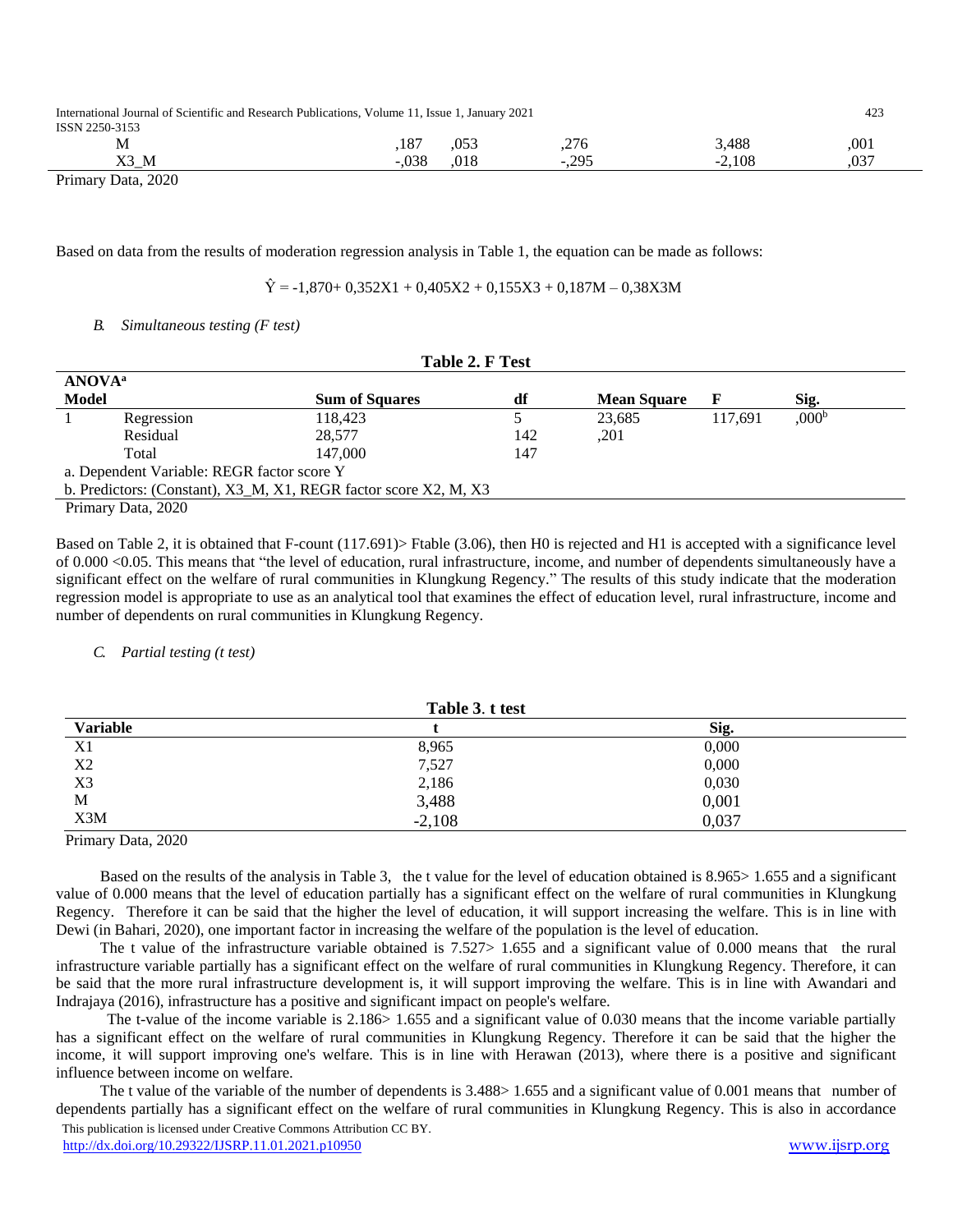International Journal of Scientific and Research Publications, Volume 11, Issue 1, January 2021 424 ISSN 2250-3153

with Purwanto and Taftazani (2018), the number of dependents will affect the level of family welfare if it is not balanced with sufficient income, so that the number of dependents will continue to be directly proportional to the amount of income as a measure of the level of family welfare.

Based on table 3, the variable number of dependents (M) as a moderating variable for the relationship between income variables has a negative and significant result on the welfare of rural communities in Klungkung Regency. The significance value is 0.037 which is smaller than 0.05, which means that the interaction between income  $(X4)$  and the number of dependents  $(M)$  is significant. The regression coefficient of the interaction between income and number of dependents (X3M) is -0.038, which means that the variable number of dependents weakens the effect of income on the welfare of rural communities in Klungkung Regency. The number of dependents can affect the level of economic welfare of the family, this happens not directly but involves other aspects, namely the level of income and expenditure. The number of family dependents will affect the level of expenditure of a family, considering that the need for daily consumption will increase along with the number of dependents. The number of dependents also weakens the effect of income on the welfare of rural communities in Klungkung Regency. This is also in accordance with Purwanto and Taftazani (2018), the number of dependents will affect the level of family welfare if it is not balanced with sufficient income."

# *D. Determination Coefficient Testing (R<sup>2</sup> )*

.

| Table 4. Determination Coefficient Testing $(R^2)$ |      |          |                          |                                   |  |
|----------------------------------------------------|------|----------|--------------------------|-----------------------------------|--|
| Model                                              |      | R Square | <b>Adiusted R Square</b> | <b>Std. Error of the Estimate</b> |  |
|                                                    | 898ª | 806      | 799                      | .44860224                         |  |
| Primary Data, 2020                                 |      |          |                          |                                   |  |

Based on Table 4, the R-Square value is 0.806 or 80.6 percent. This means that 80.6 percent of the variation in the welfare of the rural community related to the existence of the Rural Fund in Klungkung Regency is influenced by variations in the level of education, rural infrastructure, income, and the indirect effect of the number of dependents, while 19.4 percent is influenced by other variables.

## *E. The role of Rural Funds in poverty alleviation after Covid-19*

. According to Suryahadi (2020), "Indonesia has a big challenge with the Covid-19 pandemic because it has a very large and widespread population, Covid-19 has infected and will continue to infect millions of people around the world. The economic impact is expected to be large and millions of people will fall into poverty. According to Djalante (2020), one of the most vulnerable groups is people in remote and disadvantaged areas in Indonesia where the health system and access to health services are still limited. The good news is that in the last five years, the central government has created a national rural development incentive through the Rural Fund. Currently, as instructed by the president and responded directly by the Ministry of Rurals, Regional Development and Transmigration, is to allow the rural government (about 80,000) to divert existing funds for cash. Therefore, this will be a future study and investigation into how rural governments can actually help communities affected by COVID-19 using rural funds.

This is also in accordance with the statement from I Nyoman Kariasa, who comes from Pasek Hamlet, Aan Rural, Klungkung Regency, he argues that: "Tourism was greatly affected after the Covid, incidentally many of the young people here work in hotels and cruise ships and experience layoffs. forced to become a farmer. As a result, unemployment in this rural increases, poverty increases and the income from the family also decreases"

The Indonesian government is moving fast with the emergence of the Rural Minister Circular Letter Number 11 of 2020 which contains the strengthening of Circular No. 8 of 2020 concerning labor intensive and rural funds that can be used for DCA (Direct Cash Assistance). "DCA is given to the poor to maintain purchasing power and to entrepreneurs for business continuity and the impact of termination of employment. Income tax deductions are provided for companies and workers who earn less than IDR 200 million per year. Existing social assistance programs, such as the conditional cash transfer program and non-cash food assistance, were expanded to reach more beneficiaries and provide greater benefits, for at least three months. Other programs were adapted to include a social assistance component. For example, the rural fund program now includes unconditional cash transfers to ruralrs. Indonesia's newly developed pre-employment program has been redesigned to provide cash transfers and focuses on laid-off workers.

The successful use of rural funds for various covid-19 prevention programs cannot be separated from the support of the local government, rural officials, and the community. With the use of rural funds, it is hoped that it can encourage the rural economy and